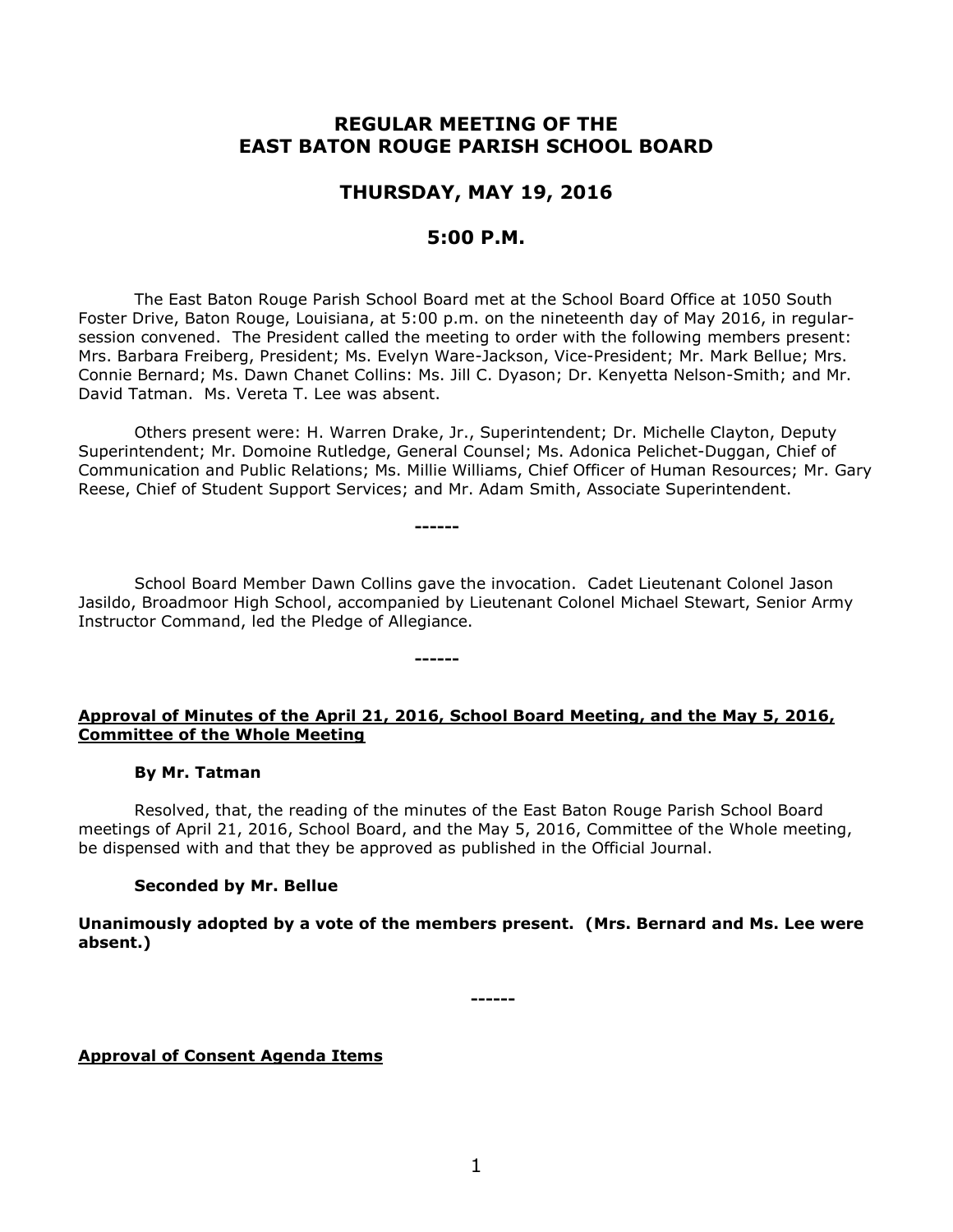#### **By Ms. Dyason**

Resolved, that, the East Baton Rouge Parish School Board does hereby approve the Consent Agenda items.

### **Seconded by Mrs. Bernard**

**Unanimously adopted by a vote of the members present. (Ms. Lee was absent.)**

**------**

*The following items were approved as part of the Consent Agenda:*

**Items approved by the Committee of the Whole for recommendation to the Board:** 

**------**

Approve the East Baton Rouge Parish School Board meeting schedule for 2016-2017.

Authorize the Superintendent to solicit, negotiate, and execute a professional services agreement to update the school system's population and enrollment forecasts (demographic study) and to provide for related matters.

Approve revisions to the following job descriptions with no change in salary schedules: Educational Diagnostician (10 months); Exceptional Student Services Program Specialist; Certified School Psychologist; School Social Worker; Social Worker – Special Needs.

Approve a charter renewal application for The Community School for Apprenticeship Learning Charter School (CSAL).

Approve a Micro-Enterprise Credential Resources/Jump Start Video Network Grant from the Louisiana Department of Education in the amount of \$8,092.00.

Approve an Extern Agreement between the East Baton Rouge Parish School System (*ICARE*) and Louisiana State University regarding jobs for two LSU School Psychology Externs. Each extern will work approximately 20 hours per week with two hours of supervision per week from an appropriately credentialed university supervisor in the School Psychology Program at LSU. The two externs will work from May 15, 2016, through May 14, 2017, for a total cost of \$50,400.00.

------

# *END OF CONSENT AGENDA ITEMS*

**------**

# **Approval of Name for New Virtual School**

**By Mrs. Bernard**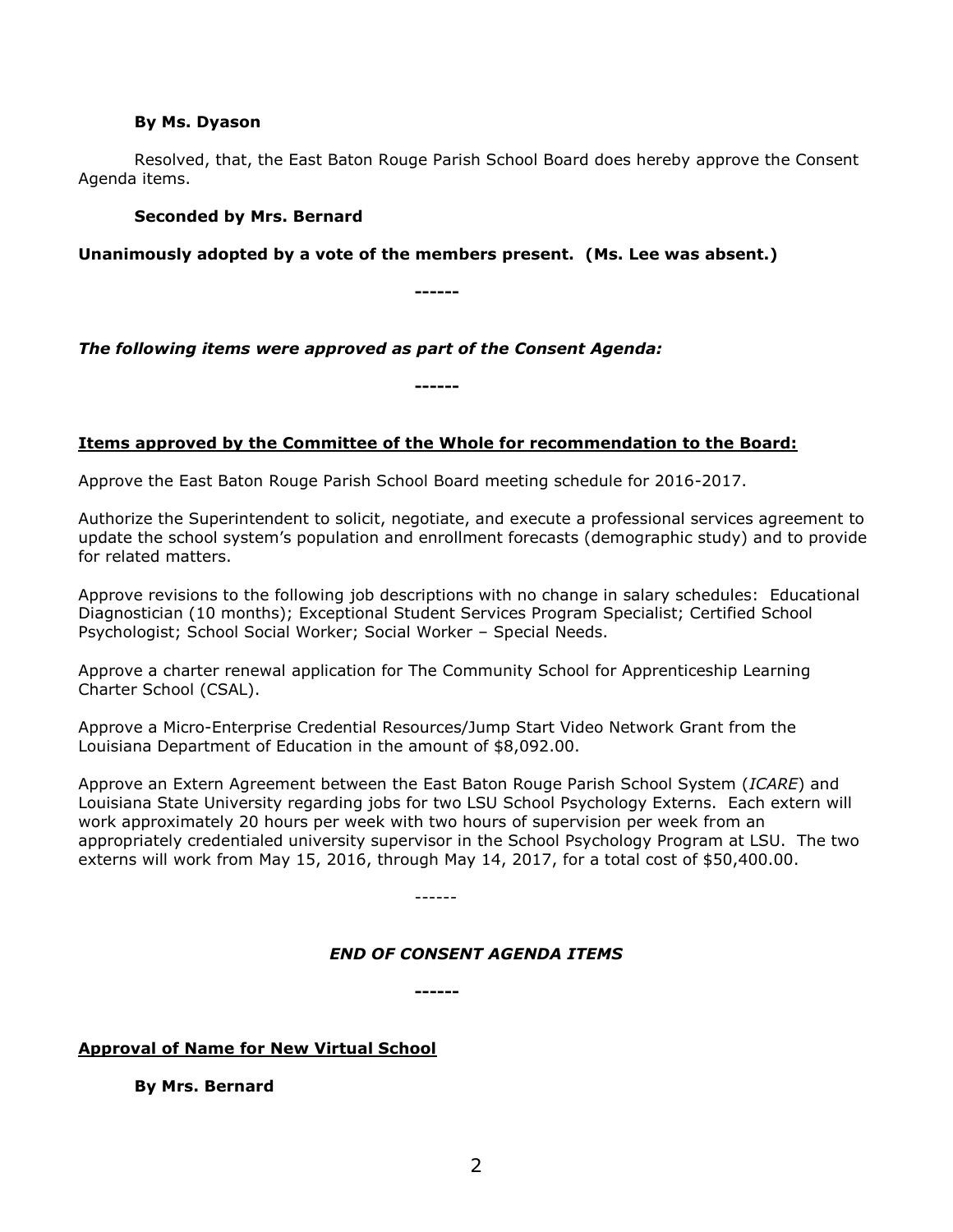Resolved, that, the East Baton Rouge Parish School Board does hereby approve the naming of the new virtual school as the EBR Virtual Academy.

### **Seconded by Ms. Dyason**

**Unanimously adopted by a vote of the members present. (Ms. Lee was absent.)**

**------**

### **Authorization for Staff to Advertise, Accept the Low Bid Meeting Specifications and Award Contract**

#### **By Mr. Tatman**

Resolved, that, the East Baton Rouge Parish School Board does hereby authorize staff to advertise, accept the low bid meeting specifications, and make the award of a contract for the facility modifications and maintenance improvements at Istrouma High School, or reject any and all bids for just cause in accordance with Louisiana Public Bid Law; Louisiana Revised Statutes, Title 38; Chapter 10.

#### **Seconded by Vice-President Ware-Jackson**

#### **The vote on the motion was as follows:**

| Yeas: $(7)$                      | Mr. Bellue, Ms. Collins, Ms. Dyason, President Freiberg, Dr.<br>Nelson-Smith, Mr. Tatman, and Vice-President Ware-Jackson |
|----------------------------------|---------------------------------------------------------------------------------------------------------------------------|
| Nays: $(0)$                      | <b>None</b>                                                                                                               |
| Abstained: (0)                   | <b>None</b>                                                                                                               |
| Absent: (1)                      | Ms. Lee                                                                                                                   |
| Did not Vote: (1)                | <b>Mrs. Bernard</b>                                                                                                       |
| The motion was declared adopted. |                                                                                                                           |

**------**

# **Authorization for Staff to Advertise, Accept the High Bid Meeting Specifications and Award Contract**

### **By Mrs. Bernard**

Resolved, that, the East Baton Rouge Parish School Board does hereby authorize staff to advertise and accept the high bid meeting specifications and execute the lease contract for the property being approximately 638 acres GLD (Baywood) T 4 S, R 3 E, Section 16, East Baton Rouge Parish, Louisiana.

### **Seconded by Mr. Tatman**